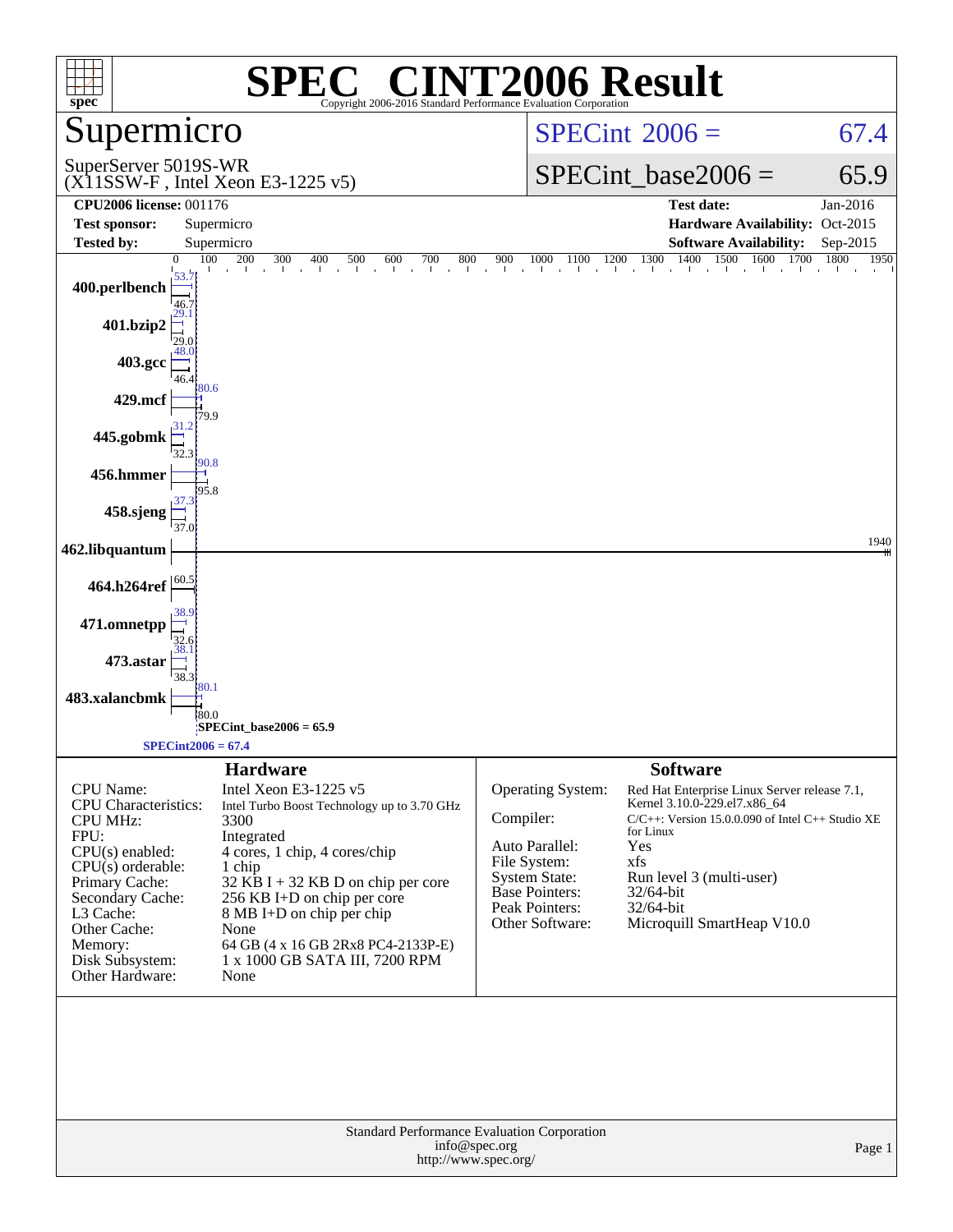

## Supermicro

#### $SPECint2006 = 67.4$  $SPECint2006 = 67.4$

SuperServer 5019S-WR

(X11SSW-F , Intel Xeon E3-1225 v5)

SPECint base2006 =  $65.9$ 

**[CPU2006 license:](http://www.spec.org/auto/cpu2006/Docs/result-fields.html#CPU2006license)** 001176 **[Test date:](http://www.spec.org/auto/cpu2006/Docs/result-fields.html#Testdate)** Jan-2016 **[Test sponsor:](http://www.spec.org/auto/cpu2006/Docs/result-fields.html#Testsponsor)** Supermicro Supermicro **[Hardware Availability:](http://www.spec.org/auto/cpu2006/Docs/result-fields.html#HardwareAvailability)** Oct-2015 **[Tested by:](http://www.spec.org/auto/cpu2006/Docs/result-fields.html#Testedby)** Supermicro **Supermicro [Software Availability:](http://www.spec.org/auto/cpu2006/Docs/result-fields.html#SoftwareAvailability)** Sep-2015

#### **[Results Table](http://www.spec.org/auto/cpu2006/Docs/result-fields.html#ResultsTable)**

|                    | <b>Base</b>    |       |                |       |                |       | <b>Peak</b>    |              |                |              |                |              |
|--------------------|----------------|-------|----------------|-------|----------------|-------|----------------|--------------|----------------|--------------|----------------|--------------|
| <b>Benchmark</b>   | <b>Seconds</b> | Ratio | <b>Seconds</b> | Ratio | <b>Seconds</b> | Ratio | <b>Seconds</b> | <b>Ratio</b> | <b>Seconds</b> | <b>Ratio</b> | <b>Seconds</b> | <b>Ratio</b> |
| 400.perlbench      | 208            | 47.0  | 209            | 46.7  | 209            | 46.7  | 182            | 53.7         | 182            | 53.6         | 182            | 53.8         |
| 401.bzip2          | 332            | 29.0  | 333            | 29.0  | 333            | 29.0  | 332            | 29.1         | 332            | 29.1         | 332            | 29.1         |
| $403.\mathrm{gcc}$ | 173            | 46.5  | 173            | 46.4  | 174            | 46.3  | 167            | 48.1         | <b>168</b>     | 48.0         | 168            | 47.9         |
| $429$ .mcf         | 114            | 79.9  | 113            | 80.6  | 115            | 79.2  | 113            | 80.7         | 115            | 79.4         | 113            | 80.6         |
| $445$ .gobmk       | 325            | 32.3  | 325            | 32.3  | 325            | 32.2  | 336            | 31.2         | 336            | 31.2         | 336            | 31.2         |
| $ 456$ .hmmer      | 97.4           | 95.8  | 97.6           | 95.6  | 97.3           | 95.9  | 103            | 90.6         | <b>103</b>     | 90.8         | 103            | 90.9         |
| $458$ .sjeng       | 327            | 37.0  | 327            | 37.0  | 327            | 37.0  | 325            | 37.2         | 325            | 37.3         | <u>325</u>     | 37.3         |
| 462.libquantum     | 10.7           | 1940  | 10.7           | 1940  | 10.7           | 1930  | <b>10.7</b>    | 1940         | 10.7           | 1940         | 10.7           | 1930         |
| 464.h264ref        | 365            | 60.6  | 366            | 60.4  | 366            | 60.5  | 365            | 60.6         | 366            | 60.4         | 366            | 60.5         |
| 471.omnetpp        | 191            | 32.7  | 193            | 32.5  | 192            | 32.6  | <b>161</b>     | 38.9         | 161            | 38.9         | 162            | 38.6         |
| $473$ . astar      | 183            | 38.3  | 184            | 38.2  | 183            | 38.4  | 184            | 38.1         | 184            | 38.1         | 185            | 38.0         |
| 483.xalancbmk      | 86.3           | 80.0  | 86.1           | 80.1  | 86.6           | 79.7  | 86.1           | 80.1         | 86.1           | 80.1         | 86.2           | 80.0         |
|                    |                |       |                |       |                |       |                |              |                |              |                |              |

Results appear in the [order in which they were run.](http://www.spec.org/auto/cpu2006/Docs/result-fields.html#RunOrder) Bold underlined text [indicates a median measurement.](http://www.spec.org/auto/cpu2006/Docs/result-fields.html#Median)

#### **[Submit Notes](http://www.spec.org/auto/cpu2006/Docs/result-fields.html#SubmitNotes)**

The config file option 'submit' was used.

cache size : 8192 KB

#### **[Operating System Notes](http://www.spec.org/auto/cpu2006/Docs/result-fields.html#OperatingSystemNotes)**

Stack size set to unlimited using "ulimit -s unlimited"

#### **[Platform Notes](http://www.spec.org/auto/cpu2006/Docs/result-fields.html#PlatformNotes)**

 Sysinfo program /home/cpu2006/config/sysinfo.rev6914 \$Rev: 6914 \$ \$Date:: 2014-06-25 #\$ e3fbb8667b5a285932ceab81e28219e1 running on localhost.localdomain Fri Jan 1 02:43:25 2016 This section contains SUT (System Under Test) info as seen by some common utilities. To remove or add to this section, see: <http://www.spec.org/cpu2006/Docs/config.html#sysinfo> From /proc/cpuinfo model name : Intel(R) Xeon(R) CPU E3-1225 v5 @ 3.30GHz 1 "physical id"s (chips) 4 "processors" cores, siblings (Caution: counting these is hw and system dependent. The following excerpts from /proc/cpuinfo might not be reliable. Use with caution.) cpu cores : 4 siblings : 4 physical 0: cores 0 1 2 3

Continued on next page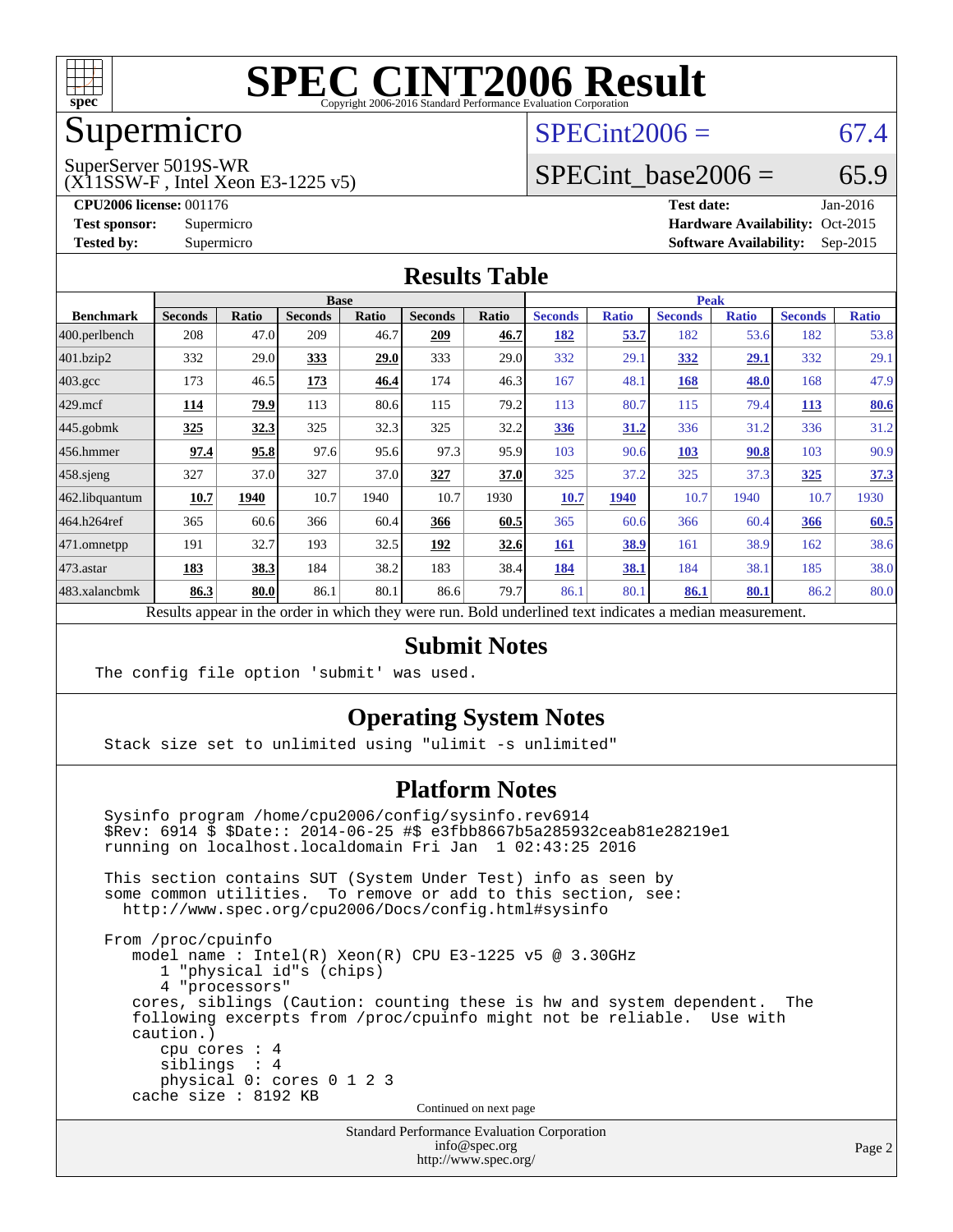

#### **[SPEC CINT2006 Result](http://www.spec.org/auto/cpu2006/Docs/result-fields.html#SPECCINT2006Result)** Copyright 2006-2016 Standard Performance Evaluation C

#### Supermicro

 $SPECint2006 = 67.4$  $SPECint2006 = 67.4$ 

(X11SSW-F , Intel Xeon E3-1225 v5) SuperServer 5019S-WR

 $SPECTnt\_base2006 = 65.9$ 

**[CPU2006 license:](http://www.spec.org/auto/cpu2006/Docs/result-fields.html#CPU2006license)** 001176 **[Test date:](http://www.spec.org/auto/cpu2006/Docs/result-fields.html#Testdate)** Jan-2016 **[Test sponsor:](http://www.spec.org/auto/cpu2006/Docs/result-fields.html#Testsponsor)** Supermicro Supermicro **[Hardware Availability:](http://www.spec.org/auto/cpu2006/Docs/result-fields.html#HardwareAvailability)** Oct-2015 **[Tested by:](http://www.spec.org/auto/cpu2006/Docs/result-fields.html#Testedby)** Supermicro **[Software Availability:](http://www.spec.org/auto/cpu2006/Docs/result-fields.html#SoftwareAvailability)** Sep-2015

#### **[Platform Notes \(Continued\)](http://www.spec.org/auto/cpu2006/Docs/result-fields.html#PlatformNotes)**

Standard Performance Evaluation Corporation From /proc/meminfo MemTotal: 65755792 kB HugePages\_Total: 0<br>Hugepagesize: 2048 kB Hugepagesize: From /etc/\*release\* /etc/\*version\* os-release: NAME="Red Hat Enterprise Linux Server" VERSION="7.1 (Maipo)" ID="rhel" ID\_LIKE="fedora" VERSION\_ID="7.1" PRETTY\_NAME="Red Hat Enterprise Linux Server 7.1 (Maipo)" ANSI\_COLOR="0;31" CPE\_NAME="cpe:/o:redhat:enterprise\_linux:7.1:GA:server" redhat-release: Red Hat Enterprise Linux Server release 7.1 (Maipo) system-release: Red Hat Enterprise Linux Server release 7.1 (Maipo) system-release-cpe: cpe:/o:redhat:enterprise\_linux:7.1:ga:server uname -a: Linux localhost.localdomain 3.10.0-229.el7.x86\_64 #1 SMP Thu Jan 29 18:37:38 EST 2015 x86\_64 x86\_64 x86\_64 GNU/Linux run-level 3 Jan 1 02:23 SPEC is set to: /home/cpu2006 Filesystem Type Size Used Avail Use% Mounted on /dev/mapper/rhel-home xfs 865G 170G 696G 20% /home Additional information from dmidecode: Warning: Use caution when you interpret this section. The 'dmidecode' program reads system data which is "intended to allow hardware to be accurately determined", but the intent may not be met, as there are frequent changes to hardware, firmware, and the "DMTF SMBIOS" standard. BIOS American Megatrends Inc. 1.0 11/03/2015 Memory: 4x Samsung M391A2K43BB1-CPB 16 GB 2 rank 2133 MHz (End of data from sysinfo program) **[General Notes](http://www.spec.org/auto/cpu2006/Docs/result-fields.html#GeneralNotes)** Environment variables set by runspec before the start of the run:  $KMP$  AFFINITY = "granularity=fine, scatter" LD\_LIBRARY\_PATH = "/home/cpu2006/libs/32:/home/cpu2006/libs/64:/home/cpu2006/sh" OMP\_NUM\_THREADS = "4" Binaries compiled on a system with 1x Core i5-4670K CPU + 16GB memory using RedHat EL 7.0 Continued on next page

> [info@spec.org](mailto:info@spec.org) <http://www.spec.org/>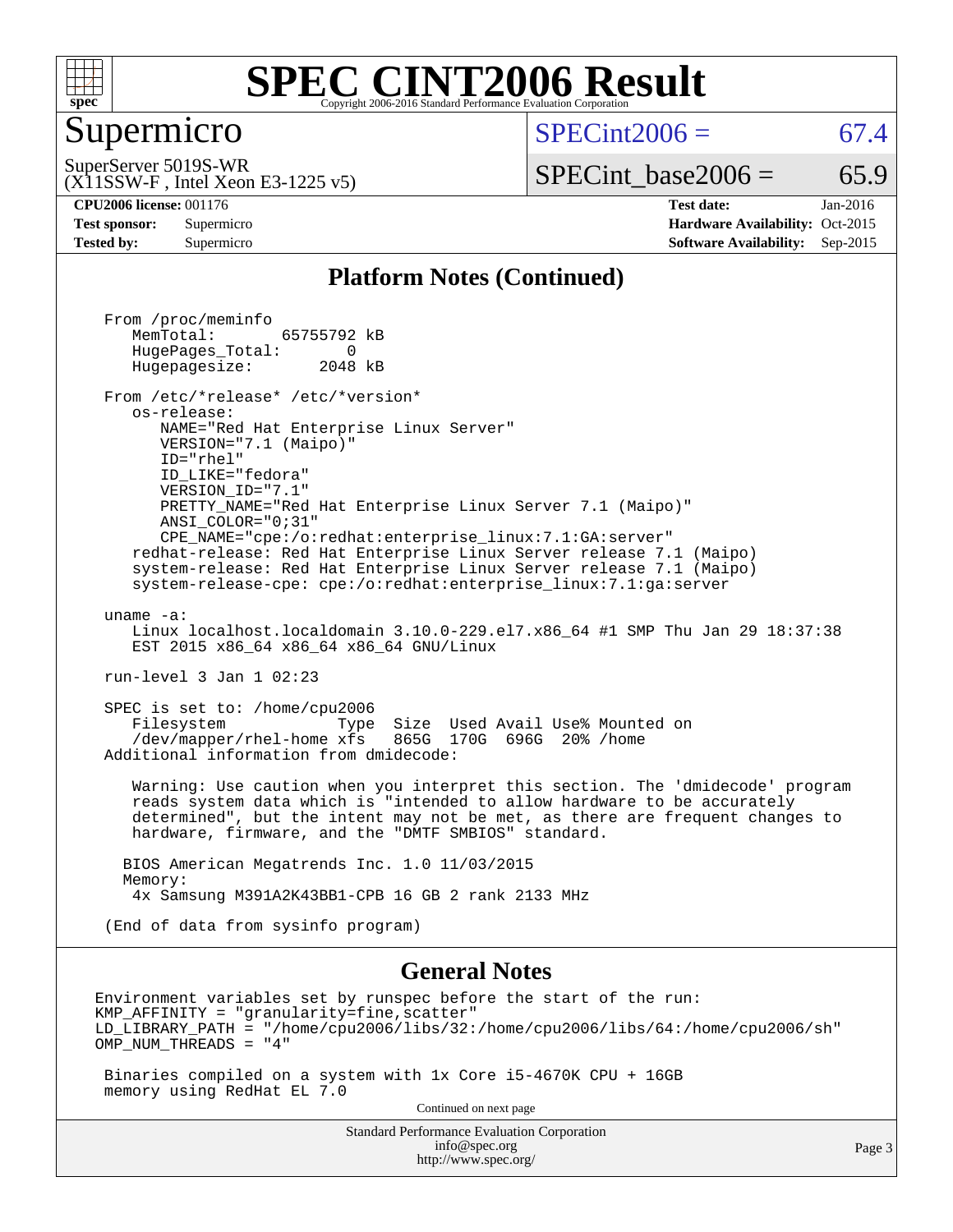

### Supermicro

 $SPECint2006 = 67.4$  $SPECint2006 = 67.4$ 

SuperServer 5019S-WR

SPECint base2006 =  $65.9$ 

(X11SSW-F , Intel Xeon E3-1225 v5)

**[CPU2006 license:](http://www.spec.org/auto/cpu2006/Docs/result-fields.html#CPU2006license)** 001176 **[Test date:](http://www.spec.org/auto/cpu2006/Docs/result-fields.html#Testdate)** Jan-2016 **[Test sponsor:](http://www.spec.org/auto/cpu2006/Docs/result-fields.html#Testsponsor)** Supermicro Supermicro **[Hardware Availability:](http://www.spec.org/auto/cpu2006/Docs/result-fields.html#HardwareAvailability)** Oct-2015 **[Tested by:](http://www.spec.org/auto/cpu2006/Docs/result-fields.html#Testedby)** Supermicro **Supermicro [Software Availability:](http://www.spec.org/auto/cpu2006/Docs/result-fields.html#SoftwareAvailability)** Sep-2015

#### **[General Notes \(Continued\)](http://www.spec.org/auto/cpu2006/Docs/result-fields.html#GeneralNotes)**

 Transparent Huge Pages enabled with: echo always > /sys/kernel/mm/transparent\_hugepage/enabled

## **[Base Compiler Invocation](http://www.spec.org/auto/cpu2006/Docs/result-fields.html#BaseCompilerInvocation)**

[C benchmarks](http://www.spec.org/auto/cpu2006/Docs/result-fields.html#Cbenchmarks): [icc -m64](http://www.spec.org/cpu2006/results/res2016q1/cpu2006-20160106-38574.flags.html#user_CCbase_intel_icc_64bit_f346026e86af2a669e726fe758c88044)

[C++ benchmarks:](http://www.spec.org/auto/cpu2006/Docs/result-fields.html#CXXbenchmarks) [icpc -m64](http://www.spec.org/cpu2006/results/res2016q1/cpu2006-20160106-38574.flags.html#user_CXXbase_intel_icpc_64bit_fc66a5337ce925472a5c54ad6a0de310)

#### **[Base Portability Flags](http://www.spec.org/auto/cpu2006/Docs/result-fields.html#BasePortabilityFlags)**

 400.perlbench: [-DSPEC\\_CPU\\_LP64](http://www.spec.org/cpu2006/results/res2016q1/cpu2006-20160106-38574.flags.html#b400.perlbench_basePORTABILITY_DSPEC_CPU_LP64) [-DSPEC\\_CPU\\_LINUX\\_X64](http://www.spec.org/cpu2006/results/res2016q1/cpu2006-20160106-38574.flags.html#b400.perlbench_baseCPORTABILITY_DSPEC_CPU_LINUX_X64) 401.bzip2: [-DSPEC\\_CPU\\_LP64](http://www.spec.org/cpu2006/results/res2016q1/cpu2006-20160106-38574.flags.html#suite_basePORTABILITY401_bzip2_DSPEC_CPU_LP64) 403.gcc: [-DSPEC\\_CPU\\_LP64](http://www.spec.org/cpu2006/results/res2016q1/cpu2006-20160106-38574.flags.html#suite_basePORTABILITY403_gcc_DSPEC_CPU_LP64) 429.mcf: [-DSPEC\\_CPU\\_LP64](http://www.spec.org/cpu2006/results/res2016q1/cpu2006-20160106-38574.flags.html#suite_basePORTABILITY429_mcf_DSPEC_CPU_LP64) 445.gobmk: [-DSPEC\\_CPU\\_LP64](http://www.spec.org/cpu2006/results/res2016q1/cpu2006-20160106-38574.flags.html#suite_basePORTABILITY445_gobmk_DSPEC_CPU_LP64) 456.hmmer: [-DSPEC\\_CPU\\_LP64](http://www.spec.org/cpu2006/results/res2016q1/cpu2006-20160106-38574.flags.html#suite_basePORTABILITY456_hmmer_DSPEC_CPU_LP64) 458.sjeng: [-DSPEC\\_CPU\\_LP64](http://www.spec.org/cpu2006/results/res2016q1/cpu2006-20160106-38574.flags.html#suite_basePORTABILITY458_sjeng_DSPEC_CPU_LP64) 462.libquantum: [-DSPEC\\_CPU\\_LP64](http://www.spec.org/cpu2006/results/res2016q1/cpu2006-20160106-38574.flags.html#suite_basePORTABILITY462_libquantum_DSPEC_CPU_LP64) [-DSPEC\\_CPU\\_LINUX](http://www.spec.org/cpu2006/results/res2016q1/cpu2006-20160106-38574.flags.html#b462.libquantum_baseCPORTABILITY_DSPEC_CPU_LINUX) 464.h264ref: [-DSPEC\\_CPU\\_LP64](http://www.spec.org/cpu2006/results/res2016q1/cpu2006-20160106-38574.flags.html#suite_basePORTABILITY464_h264ref_DSPEC_CPU_LP64) 471.omnetpp: [-DSPEC\\_CPU\\_LP64](http://www.spec.org/cpu2006/results/res2016q1/cpu2006-20160106-38574.flags.html#suite_basePORTABILITY471_omnetpp_DSPEC_CPU_LP64) 473.astar: [-DSPEC\\_CPU\\_LP64](http://www.spec.org/cpu2006/results/res2016q1/cpu2006-20160106-38574.flags.html#suite_basePORTABILITY473_astar_DSPEC_CPU_LP64) 483.xalancbmk: [-DSPEC\\_CPU\\_LP64](http://www.spec.org/cpu2006/results/res2016q1/cpu2006-20160106-38574.flags.html#suite_basePORTABILITY483_xalancbmk_DSPEC_CPU_LP64) [-DSPEC\\_CPU\\_LINUX](http://www.spec.org/cpu2006/results/res2016q1/cpu2006-20160106-38574.flags.html#b483.xalancbmk_baseCXXPORTABILITY_DSPEC_CPU_LINUX)

### **[Base Optimization Flags](http://www.spec.org/auto/cpu2006/Docs/result-fields.html#BaseOptimizationFlags)**

[C benchmarks](http://www.spec.org/auto/cpu2006/Docs/result-fields.html#Cbenchmarks):

[-xCORE-AVX2](http://www.spec.org/cpu2006/results/res2016q1/cpu2006-20160106-38574.flags.html#user_CCbase_f-xAVX2_5f5fc0cbe2c9f62c816d3e45806c70d7) [-ipo](http://www.spec.org/cpu2006/results/res2016q1/cpu2006-20160106-38574.flags.html#user_CCbase_f-ipo) [-O3](http://www.spec.org/cpu2006/results/res2016q1/cpu2006-20160106-38574.flags.html#user_CCbase_f-O3) [-no-prec-div](http://www.spec.org/cpu2006/results/res2016q1/cpu2006-20160106-38574.flags.html#user_CCbase_f-no-prec-div) [-parallel](http://www.spec.org/cpu2006/results/res2016q1/cpu2006-20160106-38574.flags.html#user_CCbase_f-parallel) [-opt-prefetch](http://www.spec.org/cpu2006/results/res2016q1/cpu2006-20160106-38574.flags.html#user_CCbase_f-opt-prefetch) [-auto-p32](http://www.spec.org/cpu2006/results/res2016q1/cpu2006-20160106-38574.flags.html#user_CCbase_f-auto-p32)

[C++ benchmarks:](http://www.spec.org/auto/cpu2006/Docs/result-fields.html#CXXbenchmarks)

[-xCORE-AVX2](http://www.spec.org/cpu2006/results/res2016q1/cpu2006-20160106-38574.flags.html#user_CXXbase_f-xAVX2_5f5fc0cbe2c9f62c816d3e45806c70d7) [-ipo](http://www.spec.org/cpu2006/results/res2016q1/cpu2006-20160106-38574.flags.html#user_CXXbase_f-ipo) [-O3](http://www.spec.org/cpu2006/results/res2016q1/cpu2006-20160106-38574.flags.html#user_CXXbase_f-O3) [-no-prec-div](http://www.spec.org/cpu2006/results/res2016q1/cpu2006-20160106-38574.flags.html#user_CXXbase_f-no-prec-div) [-opt-prefetch](http://www.spec.org/cpu2006/results/res2016q1/cpu2006-20160106-38574.flags.html#user_CXXbase_f-opt-prefetch) [-auto-p32](http://www.spec.org/cpu2006/results/res2016q1/cpu2006-20160106-38574.flags.html#user_CXXbase_f-auto-p32) [-Wl,-z,muldefs](http://www.spec.org/cpu2006/results/res2016q1/cpu2006-20160106-38574.flags.html#user_CXXbase_link_force_multiple1_74079c344b956b9658436fd1b6dd3a8a) [-L/sh -lsmartheap64](http://www.spec.org/cpu2006/results/res2016q1/cpu2006-20160106-38574.flags.html#user_CXXbase_SmartHeap64_ed4ef857ce90951921efb0d91eb88472)

### **[Base Other Flags](http://www.spec.org/auto/cpu2006/Docs/result-fields.html#BaseOtherFlags)**

[C benchmarks](http://www.spec.org/auto/cpu2006/Docs/result-fields.html#Cbenchmarks):

403.gcc: [-Dalloca=\\_alloca](http://www.spec.org/cpu2006/results/res2016q1/cpu2006-20160106-38574.flags.html#b403.gcc_baseEXTRA_CFLAGS_Dalloca_be3056838c12de2578596ca5467af7f3)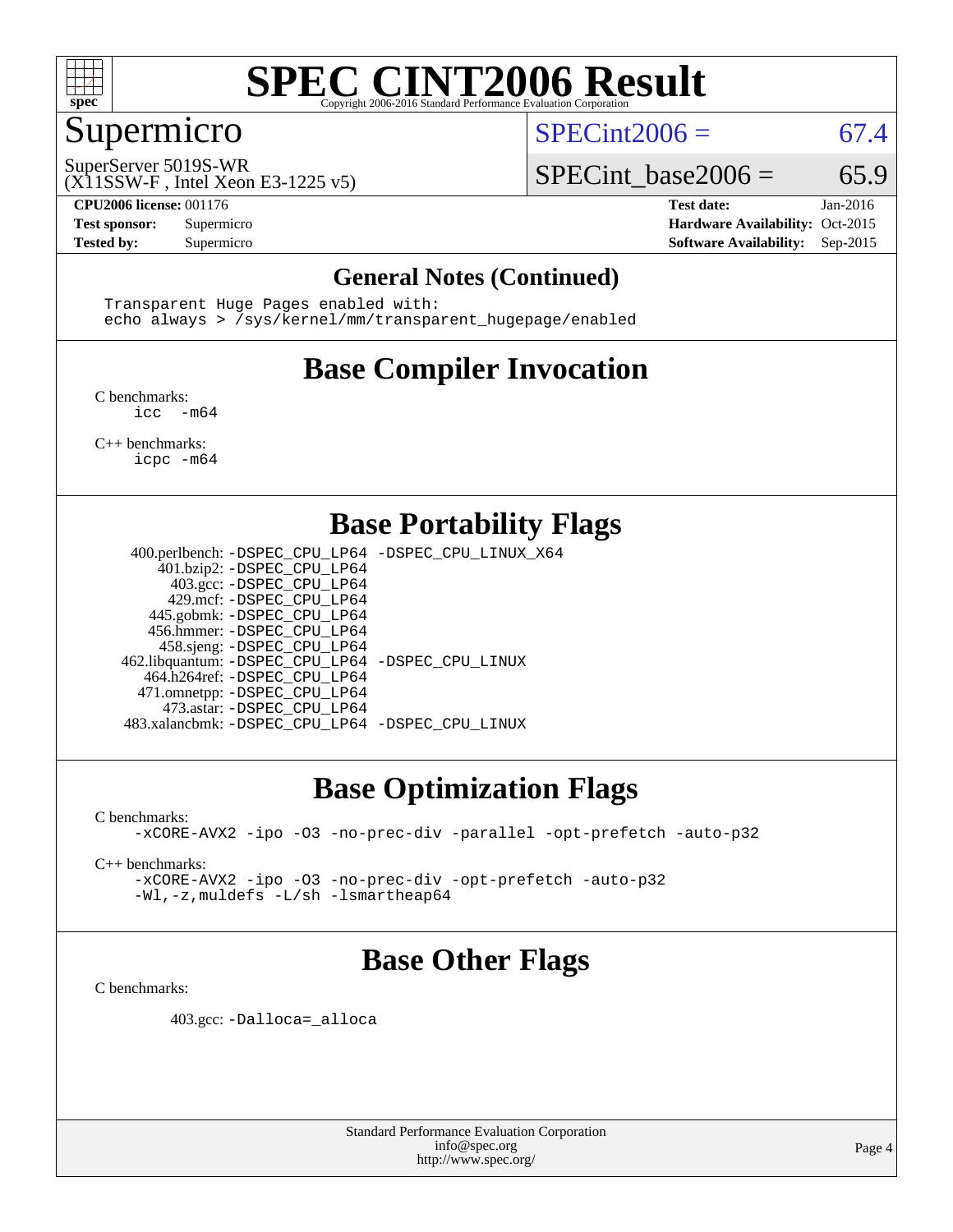

#### Supermicro

 $SPECint2006 = 67.4$  $SPECint2006 = 67.4$ 

(X11SSW-F , Intel Xeon E3-1225 v5) SuperServer 5019S-WR

SPECint base2006 =  $65.9$ 

**[CPU2006 license:](http://www.spec.org/auto/cpu2006/Docs/result-fields.html#CPU2006license)** 001176 **[Test date:](http://www.spec.org/auto/cpu2006/Docs/result-fields.html#Testdate)** Jan-2016 **[Test sponsor:](http://www.spec.org/auto/cpu2006/Docs/result-fields.html#Testsponsor)** Supermicro Supermicro **[Hardware Availability:](http://www.spec.org/auto/cpu2006/Docs/result-fields.html#HardwareAvailability)** Oct-2015 **[Tested by:](http://www.spec.org/auto/cpu2006/Docs/result-fields.html#Testedby)** Supermicro **Supermicro [Software Availability:](http://www.spec.org/auto/cpu2006/Docs/result-fields.html#SoftwareAvailability)** Sep-2015

### **[Peak Compiler Invocation](http://www.spec.org/auto/cpu2006/Docs/result-fields.html#PeakCompilerInvocation)**

[C benchmarks \(except as noted below\)](http://www.spec.org/auto/cpu2006/Docs/result-fields.html#Cbenchmarksexceptasnotedbelow): icc  $-m64$ 

400.perlbench: [icc -m32 -L/opt/intel/composer\\_xe\\_2015/lib/ia32](http://www.spec.org/cpu2006/results/res2016q1/cpu2006-20160106-38574.flags.html#user_peakCCLD400_perlbench_intel_icc_011b86df29f8c679b747245588698a4d)

445.gobmk: [icc -m32 -L/opt/intel/composer\\_xe\\_2015/lib/ia32](http://www.spec.org/cpu2006/results/res2016q1/cpu2006-20160106-38574.flags.html#user_peakCCLD445_gobmk_intel_icc_011b86df29f8c679b747245588698a4d)

[C++ benchmarks \(except as noted below\):](http://www.spec.org/auto/cpu2006/Docs/result-fields.html#CXXbenchmarksexceptasnotedbelow) [icpc -m32 -L/opt/intel/composer\\_xe\\_2015/lib/ia32](http://www.spec.org/cpu2006/results/res2016q1/cpu2006-20160106-38574.flags.html#user_CXXpeak_intel_icpc_c2c99686a1a582c3e0de0b4806b02cea)

473.astar: [icpc -m64](http://www.spec.org/cpu2006/results/res2016q1/cpu2006-20160106-38574.flags.html#user_peakCXXLD473_astar_intel_icpc_64bit_fc66a5337ce925472a5c54ad6a0de310)

## **[Peak Portability Flags](http://www.spec.org/auto/cpu2006/Docs/result-fields.html#PeakPortabilityFlags)**

 400.perlbench: [-DSPEC\\_CPU\\_LINUX\\_IA32](http://www.spec.org/cpu2006/results/res2016q1/cpu2006-20160106-38574.flags.html#b400.perlbench_peakCPORTABILITY_DSPEC_CPU_LINUX_IA32) 401.bzip2: [-DSPEC\\_CPU\\_LP64](http://www.spec.org/cpu2006/results/res2016q1/cpu2006-20160106-38574.flags.html#suite_peakPORTABILITY401_bzip2_DSPEC_CPU_LP64) 403.gcc: [-DSPEC\\_CPU\\_LP64](http://www.spec.org/cpu2006/results/res2016q1/cpu2006-20160106-38574.flags.html#suite_peakPORTABILITY403_gcc_DSPEC_CPU_LP64) 429.mcf: [-DSPEC\\_CPU\\_LP64](http://www.spec.org/cpu2006/results/res2016q1/cpu2006-20160106-38574.flags.html#suite_peakPORTABILITY429_mcf_DSPEC_CPU_LP64) 456.hmmer: [-DSPEC\\_CPU\\_LP64](http://www.spec.org/cpu2006/results/res2016q1/cpu2006-20160106-38574.flags.html#suite_peakPORTABILITY456_hmmer_DSPEC_CPU_LP64) 458.sjeng: [-DSPEC\\_CPU\\_LP64](http://www.spec.org/cpu2006/results/res2016q1/cpu2006-20160106-38574.flags.html#suite_peakPORTABILITY458_sjeng_DSPEC_CPU_LP64) 462.libquantum: [-DSPEC\\_CPU\\_LP64](http://www.spec.org/cpu2006/results/res2016q1/cpu2006-20160106-38574.flags.html#suite_peakPORTABILITY462_libquantum_DSPEC_CPU_LP64) [-DSPEC\\_CPU\\_LINUX](http://www.spec.org/cpu2006/results/res2016q1/cpu2006-20160106-38574.flags.html#b462.libquantum_peakCPORTABILITY_DSPEC_CPU_LINUX) 464.h264ref: [-DSPEC\\_CPU\\_LP64](http://www.spec.org/cpu2006/results/res2016q1/cpu2006-20160106-38574.flags.html#suite_peakPORTABILITY464_h264ref_DSPEC_CPU_LP64) 473.astar: [-DSPEC\\_CPU\\_LP64](http://www.spec.org/cpu2006/results/res2016q1/cpu2006-20160106-38574.flags.html#suite_peakPORTABILITY473_astar_DSPEC_CPU_LP64) 483.xalancbmk: [-DSPEC\\_CPU\\_LINUX](http://www.spec.org/cpu2006/results/res2016q1/cpu2006-20160106-38574.flags.html#b483.xalancbmk_peakCXXPORTABILITY_DSPEC_CPU_LINUX)

# **[Peak Optimization Flags](http://www.spec.org/auto/cpu2006/Docs/result-fields.html#PeakOptimizationFlags)**

[C benchmarks](http://www.spec.org/auto/cpu2006/Docs/result-fields.html#Cbenchmarks):

 400.perlbench: [-xCORE-AVX2](http://www.spec.org/cpu2006/results/res2016q1/cpu2006-20160106-38574.flags.html#user_peakPASS2_CFLAGSPASS2_LDCFLAGS400_perlbench_f-xAVX2_5f5fc0cbe2c9f62c816d3e45806c70d7)(pass 2) [-prof-gen](http://www.spec.org/cpu2006/results/res2016q1/cpu2006-20160106-38574.flags.html#user_peakPASS1_CFLAGSPASS1_LDCFLAGS400_perlbench_prof_gen_e43856698f6ca7b7e442dfd80e94a8fc)(pass 1) [-ipo](http://www.spec.org/cpu2006/results/res2016q1/cpu2006-20160106-38574.flags.html#user_peakPASS2_CFLAGSPASS2_LDCFLAGS400_perlbench_f-ipo)(pass 2) [-O3](http://www.spec.org/cpu2006/results/res2016q1/cpu2006-20160106-38574.flags.html#user_peakPASS2_CFLAGSPASS2_LDCFLAGS400_perlbench_f-O3)(pass 2) [-no-prec-div](http://www.spec.org/cpu2006/results/res2016q1/cpu2006-20160106-38574.flags.html#user_peakPASS2_CFLAGSPASS2_LDCFLAGS400_perlbench_f-no-prec-div)(pass 2) [-prof-use](http://www.spec.org/cpu2006/results/res2016q1/cpu2006-20160106-38574.flags.html#user_peakPASS2_CFLAGSPASS2_LDCFLAGS400_perlbench_prof_use_bccf7792157ff70d64e32fe3e1250b55)(pass 2) [-opt-prefetch](http://www.spec.org/cpu2006/results/res2016q1/cpu2006-20160106-38574.flags.html#user_peakCOPTIMIZE400_perlbench_f-opt-prefetch) [-ansi-alias](http://www.spec.org/cpu2006/results/res2016q1/cpu2006-20160106-38574.flags.html#user_peakCOPTIMIZE400_perlbench_f-ansi-alias)

 401.bzip2: [-xCORE-AVX2](http://www.spec.org/cpu2006/results/res2016q1/cpu2006-20160106-38574.flags.html#user_peakPASS2_CFLAGSPASS2_LDCFLAGS401_bzip2_f-xAVX2_5f5fc0cbe2c9f62c816d3e45806c70d7)(pass 2) [-prof-gen](http://www.spec.org/cpu2006/results/res2016q1/cpu2006-20160106-38574.flags.html#user_peakPASS1_CFLAGSPASS1_LDCFLAGS401_bzip2_prof_gen_e43856698f6ca7b7e442dfd80e94a8fc)(pass 1) [-ipo](http://www.spec.org/cpu2006/results/res2016q1/cpu2006-20160106-38574.flags.html#user_peakPASS2_CFLAGSPASS2_LDCFLAGS401_bzip2_f-ipo)(pass 2) [-O3](http://www.spec.org/cpu2006/results/res2016q1/cpu2006-20160106-38574.flags.html#user_peakPASS2_CFLAGSPASS2_LDCFLAGS401_bzip2_f-O3)(pass 2) [-no-prec-div](http://www.spec.org/cpu2006/results/res2016q1/cpu2006-20160106-38574.flags.html#user_peakCOPTIMIZEPASS2_CFLAGSPASS2_LDCFLAGS401_bzip2_f-no-prec-div) [-prof-use](http://www.spec.org/cpu2006/results/res2016q1/cpu2006-20160106-38574.flags.html#user_peakPASS2_CFLAGSPASS2_LDCFLAGS401_bzip2_prof_use_bccf7792157ff70d64e32fe3e1250b55)(pass 2) [-auto-ilp32](http://www.spec.org/cpu2006/results/res2016q1/cpu2006-20160106-38574.flags.html#user_peakCOPTIMIZE401_bzip2_f-auto-ilp32) [-opt-prefetch](http://www.spec.org/cpu2006/results/res2016q1/cpu2006-20160106-38574.flags.html#user_peakCOPTIMIZE401_bzip2_f-opt-prefetch) [-ansi-alias](http://www.spec.org/cpu2006/results/res2016q1/cpu2006-20160106-38574.flags.html#user_peakCOPTIMIZE401_bzip2_f-ansi-alias)

 403.gcc: [-xCORE-AVX2](http://www.spec.org/cpu2006/results/res2016q1/cpu2006-20160106-38574.flags.html#user_peakCOPTIMIZE403_gcc_f-xAVX2_5f5fc0cbe2c9f62c816d3e45806c70d7) [-ipo](http://www.spec.org/cpu2006/results/res2016q1/cpu2006-20160106-38574.flags.html#user_peakCOPTIMIZE403_gcc_f-ipo) [-O3](http://www.spec.org/cpu2006/results/res2016q1/cpu2006-20160106-38574.flags.html#user_peakCOPTIMIZE403_gcc_f-O3) [-no-prec-div](http://www.spec.org/cpu2006/results/res2016q1/cpu2006-20160106-38574.flags.html#user_peakCOPTIMIZE403_gcc_f-no-prec-div) [-inline-calloc](http://www.spec.org/cpu2006/results/res2016q1/cpu2006-20160106-38574.flags.html#user_peakCOPTIMIZE403_gcc_f-inline-calloc) [-opt-malloc-options=3](http://www.spec.org/cpu2006/results/res2016q1/cpu2006-20160106-38574.flags.html#user_peakCOPTIMIZE403_gcc_f-opt-malloc-options_13ab9b803cf986b4ee62f0a5998c2238) [-auto-ilp32](http://www.spec.org/cpu2006/results/res2016q1/cpu2006-20160106-38574.flags.html#user_peakCOPTIMIZE403_gcc_f-auto-ilp32)

 429.mcf: [-xCORE-AVX2](http://www.spec.org/cpu2006/results/res2016q1/cpu2006-20160106-38574.flags.html#user_peakCOPTIMIZE429_mcf_f-xAVX2_5f5fc0cbe2c9f62c816d3e45806c70d7) [-ipo](http://www.spec.org/cpu2006/results/res2016q1/cpu2006-20160106-38574.flags.html#user_peakCOPTIMIZE429_mcf_f-ipo) [-O3](http://www.spec.org/cpu2006/results/res2016q1/cpu2006-20160106-38574.flags.html#user_peakCOPTIMIZE429_mcf_f-O3) [-no-prec-div](http://www.spec.org/cpu2006/results/res2016q1/cpu2006-20160106-38574.flags.html#user_peakCOPTIMIZE429_mcf_f-no-prec-div) [-parallel](http://www.spec.org/cpu2006/results/res2016q1/cpu2006-20160106-38574.flags.html#user_peakCOPTIMIZE429_mcf_f-parallel) [-opt-prefetch](http://www.spec.org/cpu2006/results/res2016q1/cpu2006-20160106-38574.flags.html#user_peakCOPTIMIZE429_mcf_f-opt-prefetch) [-auto-p32](http://www.spec.org/cpu2006/results/res2016q1/cpu2006-20160106-38574.flags.html#user_peakCOPTIMIZE429_mcf_f-auto-p32)

 445.gobmk: [-xCORE-AVX2](http://www.spec.org/cpu2006/results/res2016q1/cpu2006-20160106-38574.flags.html#user_peakPASS2_CFLAGSPASS2_LDCFLAGS445_gobmk_f-xAVX2_5f5fc0cbe2c9f62c816d3e45806c70d7)(pass 2) [-prof-gen](http://www.spec.org/cpu2006/results/res2016q1/cpu2006-20160106-38574.flags.html#user_peakPASS1_CFLAGSPASS1_LDCFLAGS445_gobmk_prof_gen_e43856698f6ca7b7e442dfd80e94a8fc)(pass 1) [-prof-use](http://www.spec.org/cpu2006/results/res2016q1/cpu2006-20160106-38574.flags.html#user_peakPASS2_CFLAGSPASS2_LDCFLAGS445_gobmk_prof_use_bccf7792157ff70d64e32fe3e1250b55)(pass 2) [-ansi-alias](http://www.spec.org/cpu2006/results/res2016q1/cpu2006-20160106-38574.flags.html#user_peakCOPTIMIZE445_gobmk_f-ansi-alias)

Continued on next page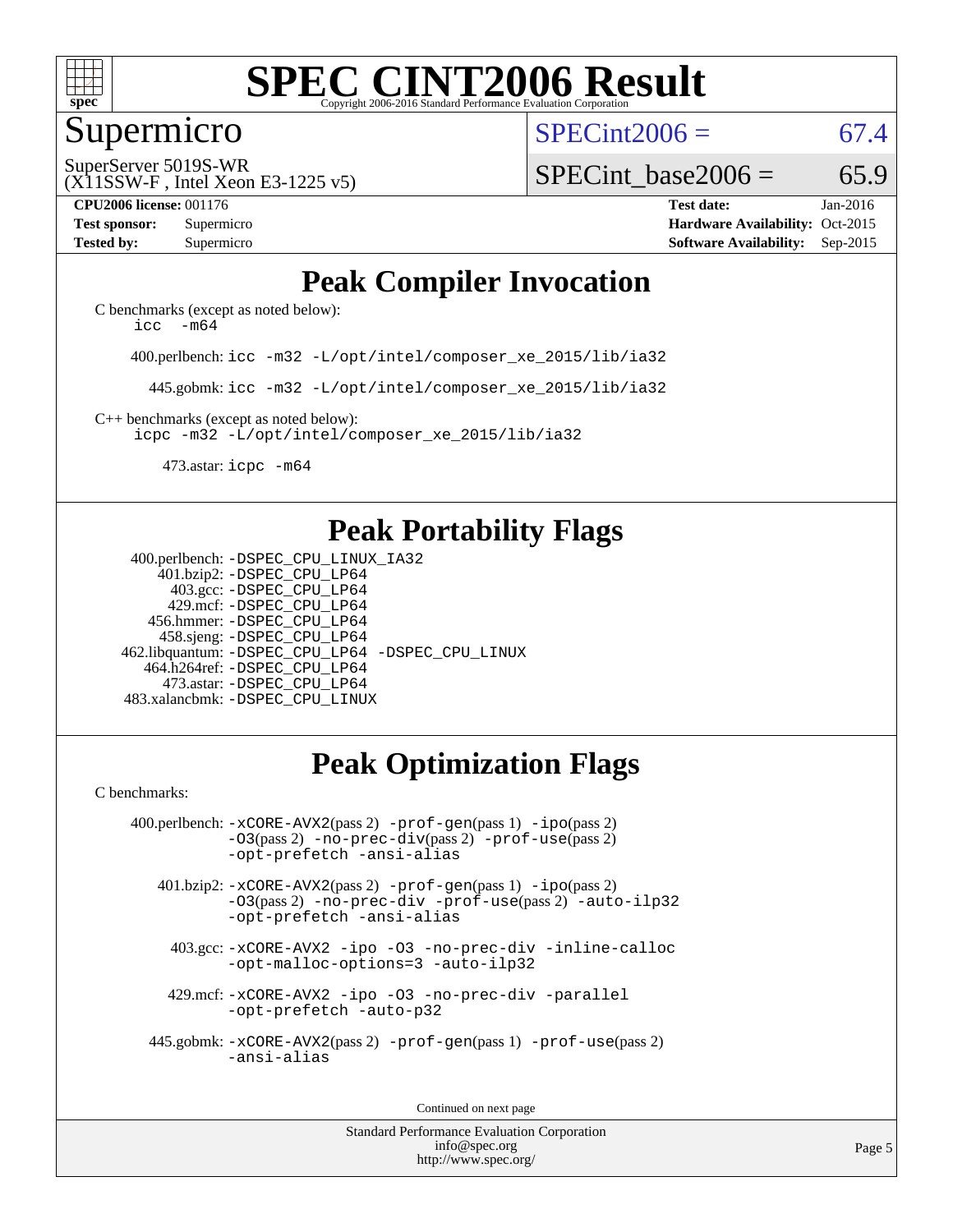

Supermicro

 $SPECint2006 = 67.4$  $SPECint2006 = 67.4$ 

(X11SSW-F , Intel Xeon E3-1225 v5) SuperServer 5019S-WR

SPECint base2006 =  $65.9$ 

| <b>Test sponsor:</b> | Supermicro |
|----------------------|------------|
| <b>Tested by:</b>    | Supermicro |

**[CPU2006 license:](http://www.spec.org/auto/cpu2006/Docs/result-fields.html#CPU2006license)** 001176 **[Test date:](http://www.spec.org/auto/cpu2006/Docs/result-fields.html#Testdate)** Jan-2016 **[Hardware Availability:](http://www.spec.org/auto/cpu2006/Docs/result-fields.html#HardwareAvailability)** Oct-2015 **[Software Availability:](http://www.spec.org/auto/cpu2006/Docs/result-fields.html#SoftwareAvailability)** Sep-2015

# **[Peak Optimization Flags \(Continued\)](http://www.spec.org/auto/cpu2006/Docs/result-fields.html#PeakOptimizationFlags)**

 456.hmmer: [-xCORE-AVX2](http://www.spec.org/cpu2006/results/res2016q1/cpu2006-20160106-38574.flags.html#user_peakCOPTIMIZE456_hmmer_f-xAVX2_5f5fc0cbe2c9f62c816d3e45806c70d7) [-ipo](http://www.spec.org/cpu2006/results/res2016q1/cpu2006-20160106-38574.flags.html#user_peakCOPTIMIZE456_hmmer_f-ipo) [-O3](http://www.spec.org/cpu2006/results/res2016q1/cpu2006-20160106-38574.flags.html#user_peakCOPTIMIZE456_hmmer_f-O3) [-no-prec-div](http://www.spec.org/cpu2006/results/res2016q1/cpu2006-20160106-38574.flags.html#user_peakCOPTIMIZE456_hmmer_f-no-prec-div) [-unroll2](http://www.spec.org/cpu2006/results/res2016q1/cpu2006-20160106-38574.flags.html#user_peakCOPTIMIZE456_hmmer_f-unroll_784dae83bebfb236979b41d2422d7ec2) [-auto-ilp32](http://www.spec.org/cpu2006/results/res2016q1/cpu2006-20160106-38574.flags.html#user_peakCOPTIMIZE456_hmmer_f-auto-ilp32) [-ansi-alias](http://www.spec.org/cpu2006/results/res2016q1/cpu2006-20160106-38574.flags.html#user_peakCOPTIMIZE456_hmmer_f-ansi-alias)

 $458 \text{.}$ sjeng:  $-x \text{CORE-AVX2}(pass 2)$  -prof-qen(pass 1) [-ipo](http://www.spec.org/cpu2006/results/res2016q1/cpu2006-20160106-38574.flags.html#user_peakPASS2_CFLAGSPASS2_LDCFLAGS458_sjeng_f-ipo)(pass 2) [-O3](http://www.spec.org/cpu2006/results/res2016q1/cpu2006-20160106-38574.flags.html#user_peakPASS2_CFLAGSPASS2_LDCFLAGS458_sjeng_f-O3)(pass 2) [-no-prec-div](http://www.spec.org/cpu2006/results/res2016q1/cpu2006-20160106-38574.flags.html#user_peakPASS2_CFLAGSPASS2_LDCFLAGS458_sjeng_f-no-prec-div)(pass 2) [-prof-use](http://www.spec.org/cpu2006/results/res2016q1/cpu2006-20160106-38574.flags.html#user_peakPASS2_CFLAGSPASS2_LDCFLAGS458_sjeng_prof_use_bccf7792157ff70d64e32fe3e1250b55)(pass 2) [-unroll4](http://www.spec.org/cpu2006/results/res2016q1/cpu2006-20160106-38574.flags.html#user_peakCOPTIMIZE458_sjeng_f-unroll_4e5e4ed65b7fd20bdcd365bec371b81f)

462.libquantum: basepeak = yes

 $464.h264$ ref: basepeak = yes

[C++ benchmarks:](http://www.spec.org/auto/cpu2006/Docs/result-fields.html#CXXbenchmarks)

 471.omnetpp: [-xCORE-AVX2](http://www.spec.org/cpu2006/results/res2016q1/cpu2006-20160106-38574.flags.html#user_peakPASS2_CXXFLAGSPASS2_LDCXXFLAGS471_omnetpp_f-xAVX2_5f5fc0cbe2c9f62c816d3e45806c70d7)(pass 2) [-prof-gen](http://www.spec.org/cpu2006/results/res2016q1/cpu2006-20160106-38574.flags.html#user_peakPASS1_CXXFLAGSPASS1_LDCXXFLAGS471_omnetpp_prof_gen_e43856698f6ca7b7e442dfd80e94a8fc)(pass 1) [-ipo](http://www.spec.org/cpu2006/results/res2016q1/cpu2006-20160106-38574.flags.html#user_peakPASS2_CXXFLAGSPASS2_LDCXXFLAGS471_omnetpp_f-ipo)(pass 2) [-O3](http://www.spec.org/cpu2006/results/res2016q1/cpu2006-20160106-38574.flags.html#user_peakPASS2_CXXFLAGSPASS2_LDCXXFLAGS471_omnetpp_f-O3)(pass 2) [-no-prec-div](http://www.spec.org/cpu2006/results/res2016q1/cpu2006-20160106-38574.flags.html#user_peakPASS2_CXXFLAGSPASS2_LDCXXFLAGS471_omnetpp_f-no-prec-div)(pass 2) [-prof-use](http://www.spec.org/cpu2006/results/res2016q1/cpu2006-20160106-38574.flags.html#user_peakPASS2_CXXFLAGSPASS2_LDCXXFLAGS471_omnetpp_prof_use_bccf7792157ff70d64e32fe3e1250b55)(pass 2) [-opt-ra-region-strategy=block](http://www.spec.org/cpu2006/results/res2016q1/cpu2006-20160106-38574.flags.html#user_peakCXXOPTIMIZE471_omnetpp_f-opt-ra-region-strategy_5382940c29ea30302d682fc74bfe0147) [-ansi-alias](http://www.spec.org/cpu2006/results/res2016q1/cpu2006-20160106-38574.flags.html#user_peakCXXOPTIMIZE471_omnetpp_f-ansi-alias) [-Wl,-z,muldefs](http://www.spec.org/cpu2006/results/res2016q1/cpu2006-20160106-38574.flags.html#user_peakEXTRA_LDFLAGS471_omnetpp_link_force_multiple1_74079c344b956b9658436fd1b6dd3a8a) [-L/sh -lsmartheap](http://www.spec.org/cpu2006/results/res2016q1/cpu2006-20160106-38574.flags.html#user_peakEXTRA_LIBS471_omnetpp_SmartHeap_32f6c82aa1ed9c52345d30cf6e4a0499)

 473.astar: [-xCORE-AVX2](http://www.spec.org/cpu2006/results/res2016q1/cpu2006-20160106-38574.flags.html#user_peakCXXOPTIMIZE473_astar_f-xAVX2_5f5fc0cbe2c9f62c816d3e45806c70d7) [-ipo](http://www.spec.org/cpu2006/results/res2016q1/cpu2006-20160106-38574.flags.html#user_peakCXXOPTIMIZE473_astar_f-ipo) [-O3](http://www.spec.org/cpu2006/results/res2016q1/cpu2006-20160106-38574.flags.html#user_peakCXXOPTIMIZE473_astar_f-O3) [-no-prec-div](http://www.spec.org/cpu2006/results/res2016q1/cpu2006-20160106-38574.flags.html#user_peakCXXOPTIMIZE473_astar_f-no-prec-div) [-opt-prefetch](http://www.spec.org/cpu2006/results/res2016q1/cpu2006-20160106-38574.flags.html#user_peakCXXOPTIMIZE473_astar_f-opt-prefetch) [-auto-p32](http://www.spec.org/cpu2006/results/res2016q1/cpu2006-20160106-38574.flags.html#user_peakCXXOPTIMIZE473_astar_f-auto-p32) -Wl,-z, muldefs [-L/sh -lsmartheap64](http://www.spec.org/cpu2006/results/res2016q1/cpu2006-20160106-38574.flags.html#user_peakEXTRA_LIBS473_astar_SmartHeap64_ed4ef857ce90951921efb0d91eb88472)

 483.xalancbmk: [-xCORE-AVX2](http://www.spec.org/cpu2006/results/res2016q1/cpu2006-20160106-38574.flags.html#user_peakCXXOPTIMIZE483_xalancbmk_f-xAVX2_5f5fc0cbe2c9f62c816d3e45806c70d7) [-ipo](http://www.spec.org/cpu2006/results/res2016q1/cpu2006-20160106-38574.flags.html#user_peakCXXOPTIMIZE483_xalancbmk_f-ipo) [-O3](http://www.spec.org/cpu2006/results/res2016q1/cpu2006-20160106-38574.flags.html#user_peakCXXOPTIMIZE483_xalancbmk_f-O3) [-no-prec-div](http://www.spec.org/cpu2006/results/res2016q1/cpu2006-20160106-38574.flags.html#user_peakCXXOPTIMIZE483_xalancbmk_f-no-prec-div) [-opt-prefetch](http://www.spec.org/cpu2006/results/res2016q1/cpu2006-20160106-38574.flags.html#user_peakCXXOPTIMIZE483_xalancbmk_f-opt-prefetch) [-ansi-alias](http://www.spec.org/cpu2006/results/res2016q1/cpu2006-20160106-38574.flags.html#user_peakCXXOPTIMIZE483_xalancbmk_f-ansi-alias) [-Wl,-z,muldefs](http://www.spec.org/cpu2006/results/res2016q1/cpu2006-20160106-38574.flags.html#user_peakEXTRA_LDFLAGS483_xalancbmk_link_force_multiple1_74079c344b956b9658436fd1b6dd3a8a) [-L/sh -lsmartheap](http://www.spec.org/cpu2006/results/res2016q1/cpu2006-20160106-38574.flags.html#user_peakEXTRA_LIBS483_xalancbmk_SmartHeap_32f6c82aa1ed9c52345d30cf6e4a0499)

#### **[Peak Other Flags](http://www.spec.org/auto/cpu2006/Docs/result-fields.html#PeakOtherFlags)**

[C benchmarks](http://www.spec.org/auto/cpu2006/Docs/result-fields.html#Cbenchmarks):

403.gcc: [-Dalloca=\\_alloca](http://www.spec.org/cpu2006/results/res2016q1/cpu2006-20160106-38574.flags.html#b403.gcc_peakEXTRA_CFLAGS_Dalloca_be3056838c12de2578596ca5467af7f3)

The flags files that were used to format this result can be browsed at

<http://www.spec.org/cpu2006/flags/Intel-ic15.0-official-linux64.html> <http://www.spec.org/cpu2006/flags/Supermicro-Platform-Settings-V1.2-revG.20141230.00.html>

You can also download the XML flags sources by saving the following links: <http://www.spec.org/cpu2006/flags/Intel-ic15.0-official-linux64.xml> <http://www.spec.org/cpu2006/flags/Supermicro-Platform-Settings-V1.2-revG.20141230.00.xml>